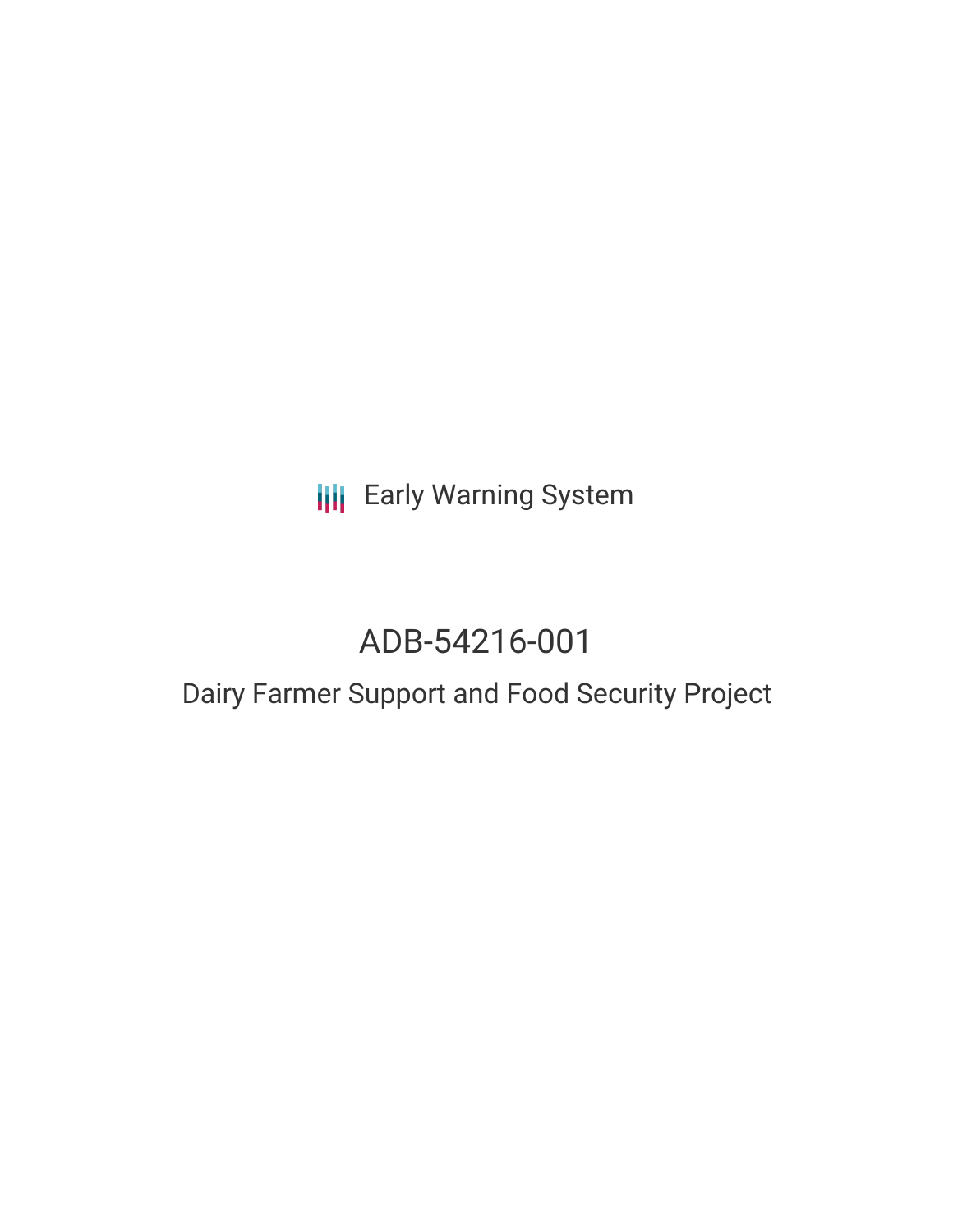

### **Quick Facts**

| <b>Countries</b>               | Indonesia                                         |  |  |  |
|--------------------------------|---------------------------------------------------|--|--|--|
| <b>Specific Location</b>       | Nation-wide                                       |  |  |  |
| <b>Financial Institutions</b>  | Asian Development Bank (ADB)                      |  |  |  |
| <b>Status</b>                  | Approved                                          |  |  |  |
| <b>Bank Risk Rating</b>        | С                                                 |  |  |  |
| <b>Borrower</b>                | PT Cisarua Mountain Dairy                         |  |  |  |
| <b>Sectors</b>                 | Agriculture and Forestry, Climate and Environment |  |  |  |
| <b>Investment Type(s)</b>      | Loan                                              |  |  |  |
| <b>Investment Amount (USD)</b> | \$15.00 million                                   |  |  |  |
| <b>Loan Amount (USD)</b>       | $$15.00$ million                                  |  |  |  |
| <b>Project Cost (USD)</b>      | \$15.00 million                                   |  |  |  |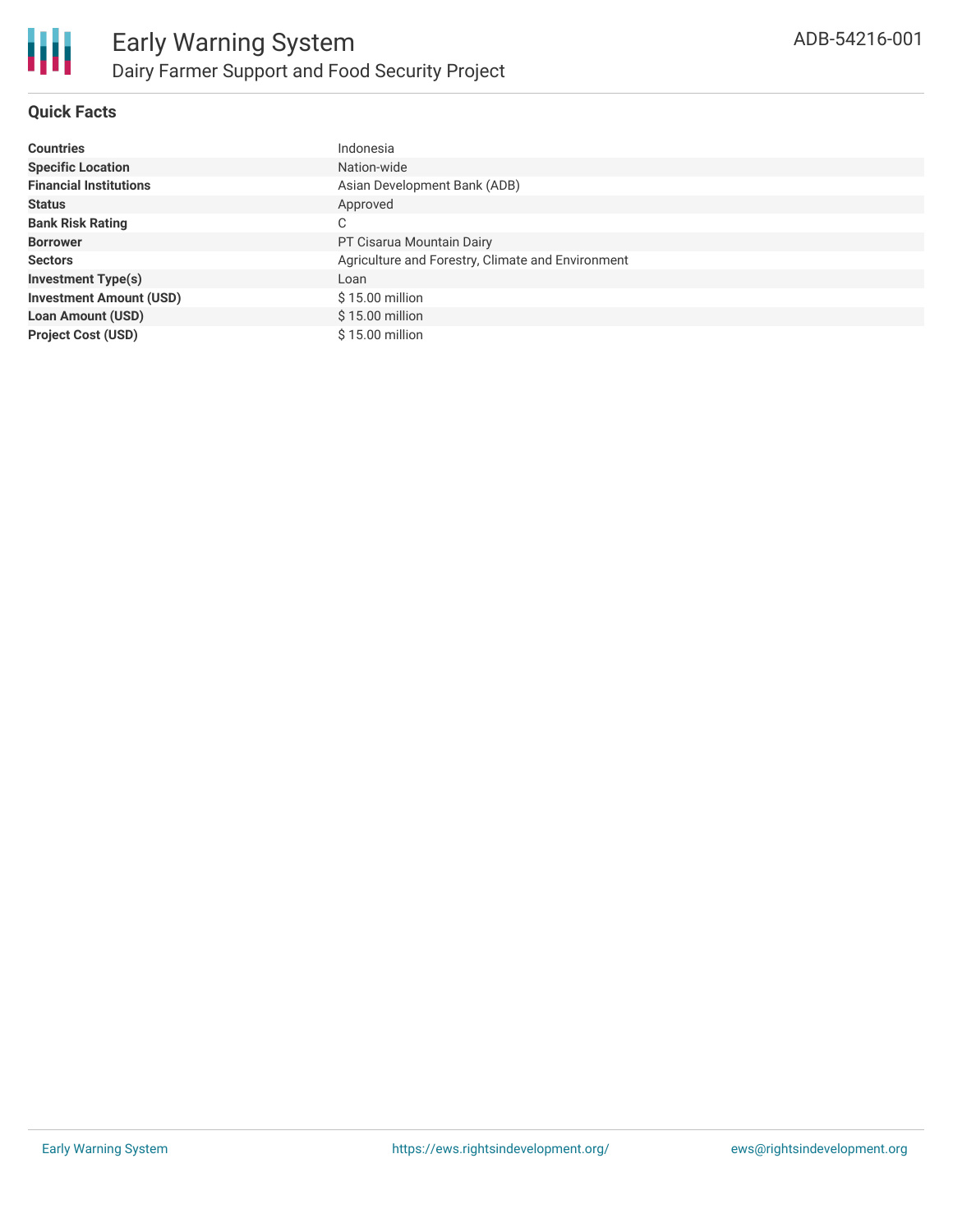

### **Project Description**

According to the bank document, "the project will provide essential liquidity support to CMD to sustain its operations during the coronavirus disease (COVID-19) crisis.

The project will support rural livelihoods, sustain gender inclusion, and participate in food security with the production of affordable nutritious dairy products, through this period of unprecedented health, economic and social crisis. The project will not involve the expansion of the existing facilities or the development of new sites

The project is aligned with ADBs \$20 billion response package to the COVID-19 pandemic. As part of this emergency package, ADB's private sector operations department has been focusing on the provision of working capital and operation expenditure financing."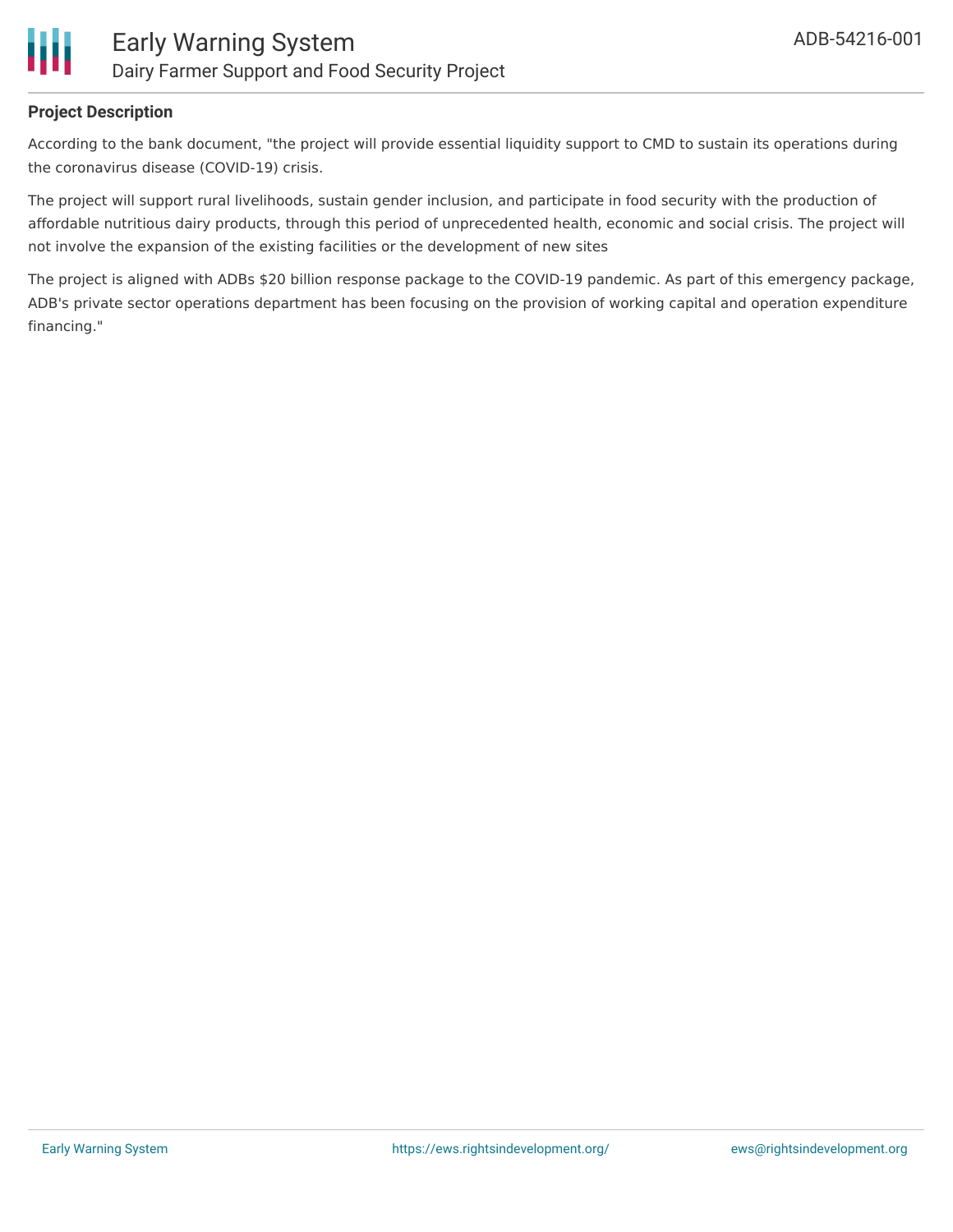

### Early Warning System Dairy Farmer Support and Food Security Project

### **Investment Description**

Asian Development Bank (ADB)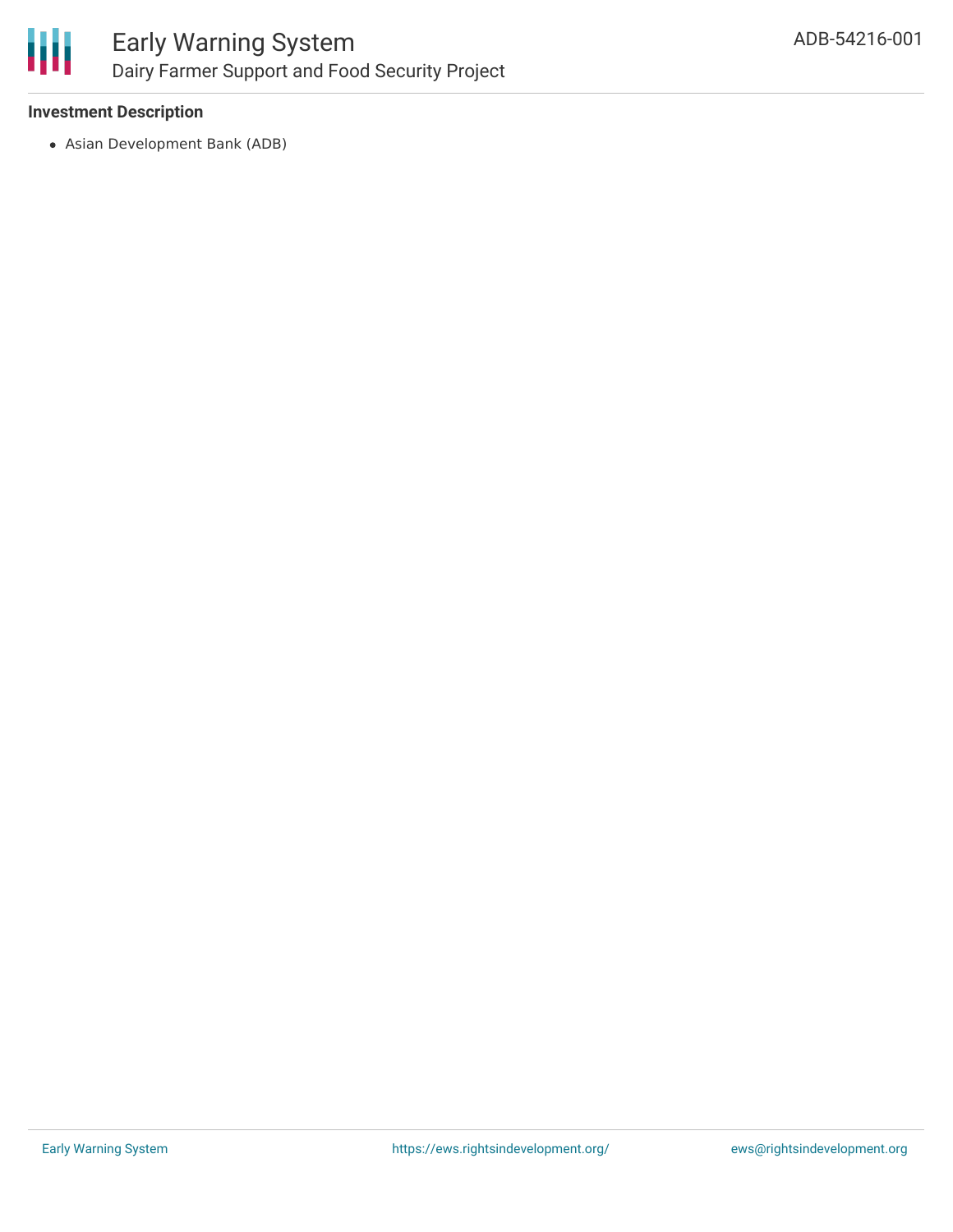

# Early Warning System

### Dairy Farmer Support and Food Security Project

| <b>Private Actor 1</b> | <b>Private Actor</b><br>' Role | <b>Private Actor</b><br>1 Sector | <b>Relation</b> | <b>Private Actor 2</b>    | <b>Private Actor</b><br>2 Role | <b>Private Actor</b><br>2 Sector |  |
|------------------------|--------------------------------|----------------------------------|-----------------|---------------------------|--------------------------------|----------------------------------|--|
|                        | $\sim$                         | $\overline{\phantom{a}}$         | $\sim$          | PT Cisarua Mountain Dairy | Client                         | $\overline{\phantom{a}}$         |  |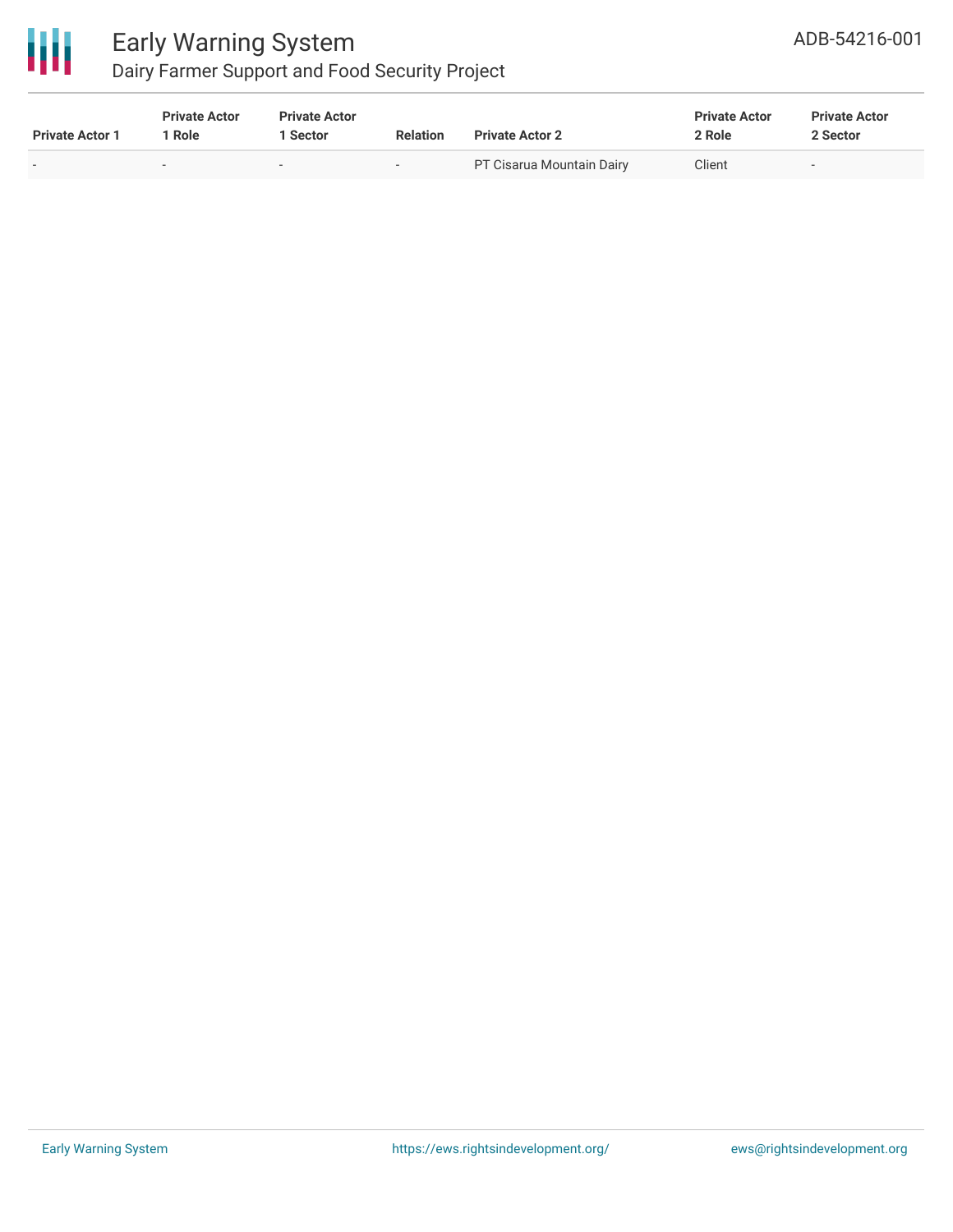### **Contact Information**

#### **Responsible ADB Officer:** Donges, Carine Sophie

\*There is no information being disclosed at this stage of the project\*

#### **ACCESS TO INFORMATION**

You can submit an information request for project information at: https://www.adb.org/forms/request-information-form

ADB has a two-stage appeals process for requesters who believe that ADB has denied their request for information in violation of its Access to Information Policy. You can learn more about filing an appeal at: <https://www.adb.org/site/disclosure/appeals>

#### **ACCOUNTABILITY MECHANISM OF ADB**

The Accountability Mechanism is an independent complaint mechanism and fact-finding body for people who believe they are likely to be, or have been, adversely affected by an Asian Development Bank-financed project. If you submit a complaint to the Accountability Mechanism, they may investigate to assess whether the Asian Development Bank is following its own policies and procedures for preventing harm to people or the environment. You can learn more about the Accountability Mechanism and how to file a complaint at: <http://www.adb.org/site/accountability-mechanism/main>